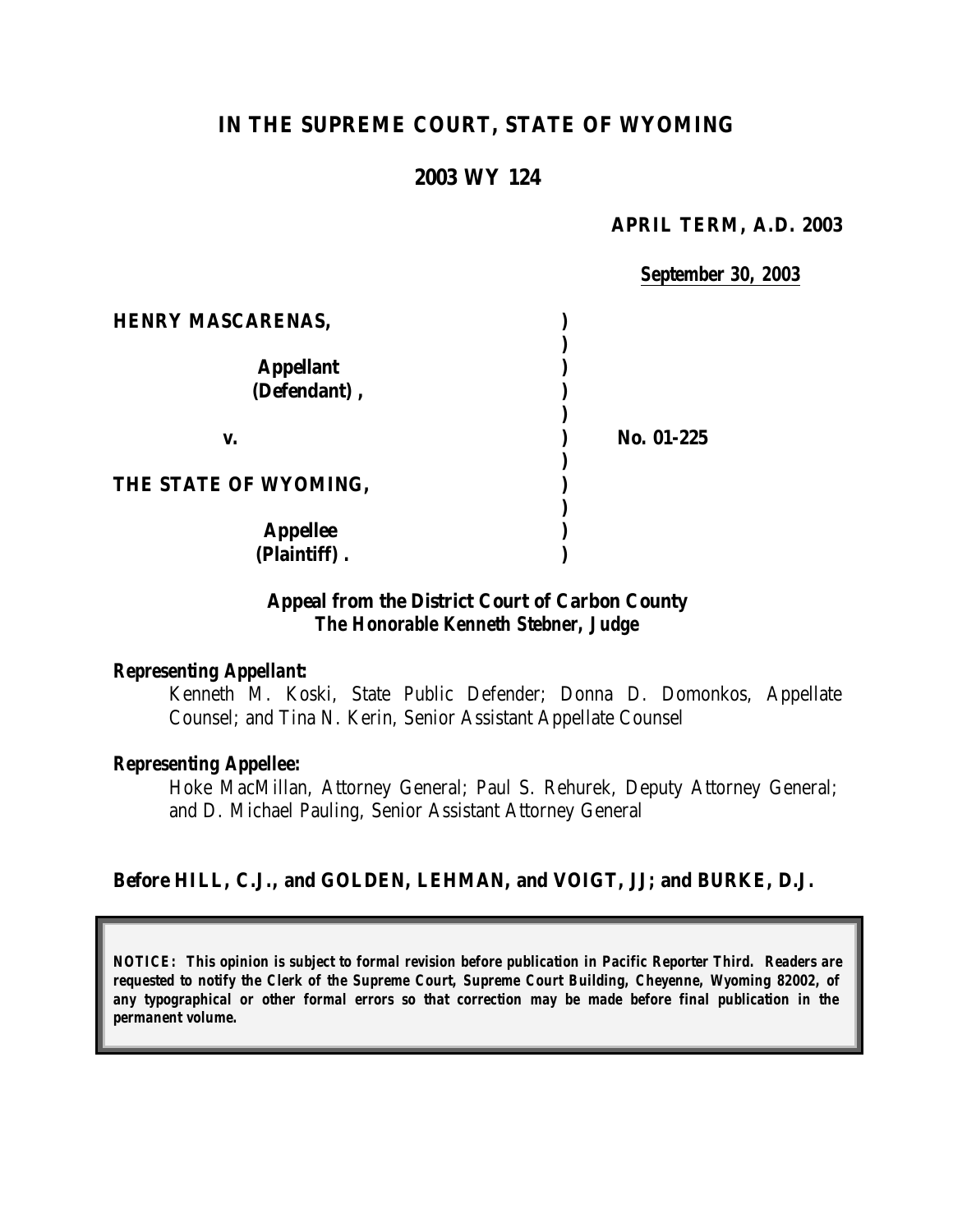# **HILL, Chief Justice.**

[¶1] Henry Mascarenas (Mascarenas) challenges his conviction for felony interference with a peace officer in violation of Wyo. Stat. Ann. § 6-5-204(b) (LexisNexis 2003) on the grounds that there was insufficient evidence that the police officer was engaged in the lawful performance of his official duties or that the officer suffered bodily injury. He also claims that the State failed to disclose material, exculpatory evidence in violation of *Brady v. Maryland*, 373 U.S. 83, 83 S.Ct. 1194, 10 L.Ed.2d 215 (1963) and *Kerns v. State*, 920 P.2d 632 (Wyo. 1996). We find sufficient evidence in the record to support the conviction and conclude that Mascarenas has failed to demonstrate a *Brady* violation. We affirm.

## **ISSUES**

- [¶2] Mascarenas states the following issues:
	- I. Was [Mascarenas's] arrest unlawful, as the police had no probable cause to arrest [him] (which was admitted by the charging officer); and as a result, was there insufficient evidence to convict [him]?
	- II. Was there insufficient [evidence] to convict [Mascarenas] as the alleged victim/officer did not suffer "physical pain"?
	- III. Did the State fail to disclose exculpatory evidence, warranting reversal?

The State condenses the issues into two:

- I. Was the evidence presented by the State sufficient to support [Mascarenas's] conviction?
- II. Did the State fail to disclose material exculpatory evidence?

# **FACTS**

[¶3] The main issue Mascarenas raises in this appeal is whether or not the evidence is sufficient to sustain his conviction for interference with a peace officer. When considering claims related to the sufficiency of the evidence, we review the record: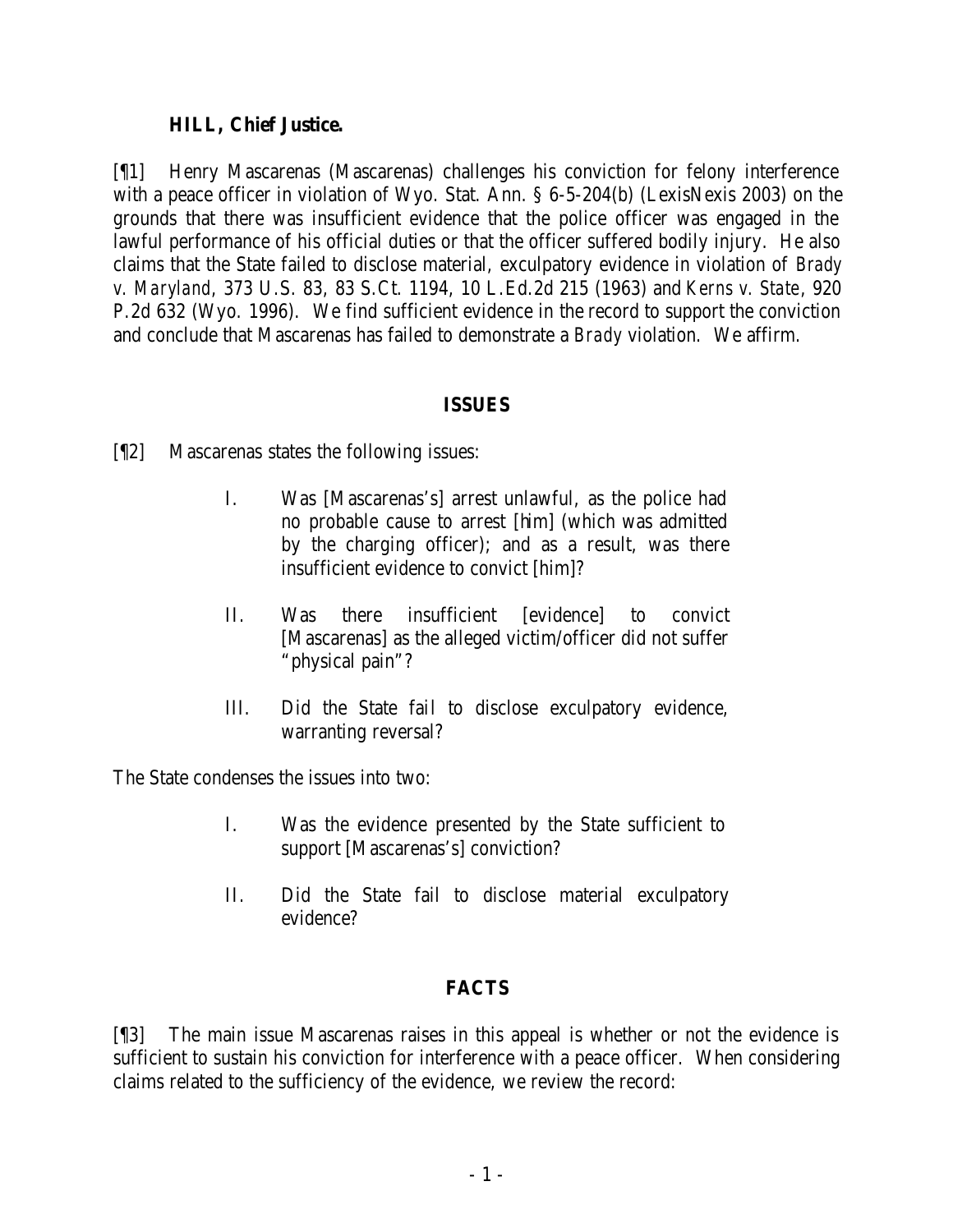[assuming] that the evidence favoring the prevailing party is true, disregard the evidence favoring the unsuccessful party, and give the prevailing party the benefit of every favorable inference that we may reasonably draw from the evidence.

*Howard v. State*, 2002 WY 40, ¶29, 42 P.3d 483, ¶29 (Wyo. 2002) (quoting *Lucero v. State*, 14 P.3d 920, 924 (Wyo. 2000)). In assessing the sufficiency of the evidence, we neither reweigh the evidence nor re-examine the credibility of the witnesses. *Curl v. State*, 898 P.2d 369, 375 (Wyo. 1995).

[¶4] On December 31, 2000, the Rawlins Police Department received a call from an unknown person that a fight between Mascarenas and the bartender was in progress at the Wyoming Bar. The caller specifically identified Mascarenas by name. When the police arrived, there was shattered glass on the floor from a neon sign. It was later determined that the sign had broken when Mascarenas had stumbled into it while the bartender was unsuccessfully attempting to escort him from the premises. The officers spied Mascarenas standing by the bar engaged in a heated verbal argument with the bartender. Officer Davis asked the bartender what was going on and was told that Mascarenas had been asked to leave because of his intoxication but that he had refused to exit the premises.

[¶5] Officer Davis and Officer Grauberger asked Mascarenas to step outside and talk to them. Mascarenas ignored the officers and pulled away when Officer Davis attempted to grab his arm to escort him outside. Mascarenas then gripped the bar and refused to move. Two additional officers had arrived and they, along with Officer Grauberger, pried Mascarenas's fingers from the bar and took him to the floor to cuff his hands behind his back. At that point, Officer Davis informed Mascarenas that he was under arrest for "fighting in public."

[¶6] Officer Grauberger began to search Mascarenas for weapons. The officer placed Mascarenas's personal items, such as his cigarettes and wallet, on the floor as he proceeded with the search. This apparently upset Mascarenas who responded by stomping on his cigarettes and saying, "Here are my cigarettes, here are your balls," whereupon Mascarenas kneed Officer Grauberger in the groin. In response, the officers took Mascarenas to the floor again and placed him in leg restraints.

[¶7] Mascarenas was charged with one count of intentionally causing bodily injury to a peace officer engaged in the lawful performance of his official duties in violation of Wyo. Stat. Ann. §  $65-204(b)$  (LexisNexis 2003).<sup>1</sup> After a trial, the jury returned a guilty verdict.

….

 1 **§ 6-5-204. Interference with peace officer[.]**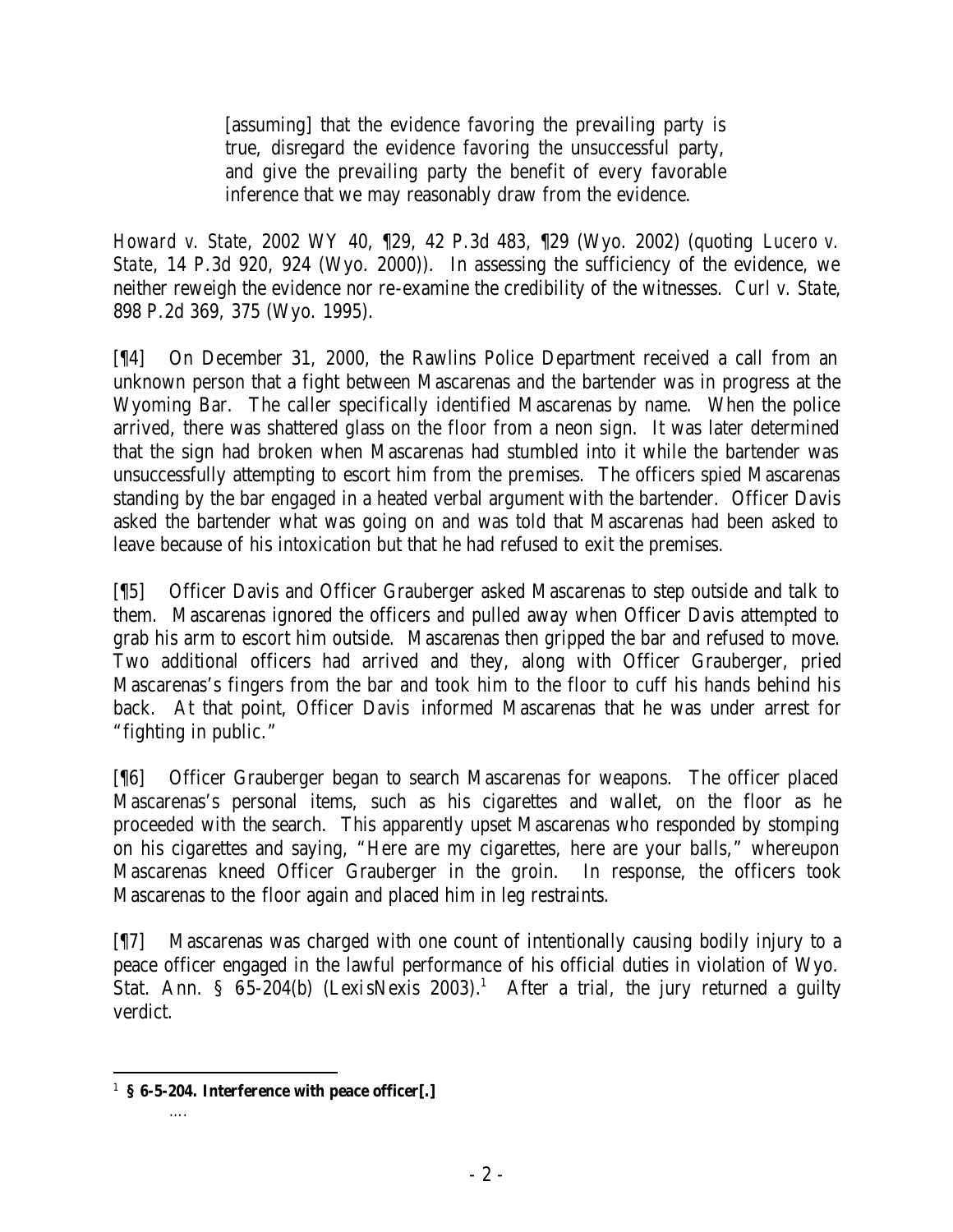### **DISCUSSION**

[¶8] Mascarenas challenges the sufficiency of the evidence supporting two elements of interference with a peace officer. In his initial claim, Mascarenas contends that the evidence does not support a conclusion that the officer was engaged in the lawful performance of his official duties when Mascarenas kneed him in the groin. Mascarenas's argument is predicated on the contention that his arrest was not supported by probable cause. During the course of the encounter at the bar, Mascarenas was arrested when he refused to accompany the police officers outside for "fighting in public." The crime of "fighting in public" is defined at Wyo. Stat. Ann. § 6-6-101 (LexisNexis 2003) as:

> A person commits a misdemeanor punishable by imprisonment for not more than six (6) months, a fine of not more than seven hundred fifty dollars (\$750.00), or both, if, by agreement, he fights with one (1) or more persons in public.

Mascarenas points out that there was no evidence that there was any agreement between him and the bartender to fight in public. Accordingly, he contends that there was no probable cause to arrest him and that the actions taken by the police were not in the "lawful performance" of their duties.

[¶9] The State counters that Mascarenas unreasonably assumes that Officer Davis was referencing § 6-6-101 when the officer announced that Mascarenas was under arrest for "fighting in public." The State argues that aspects of Mascarenas's conduct encompassed in the phrase, "fighting in public," could be construed to justify Mascarenas's arrest "for not only a variety of potential but unknown municipal offenses, but also for a number of statutory crimes." Later, the State suggests that Mascarenas's conduct supported probable cause for an arrest for: (1) simple battery in violation of Wyo. Stat. Ann. § 6-2-501(b)  $(LexisNexis 2003)<sup>2</sup>$  for unlawfully touching another in a rude, insolent or angry manner; (2) property destruction pursuant to Wyo. Stat. Ann.  $\S$  6-3-201(a) (LexisNexis 2003)<sup>3</sup> for

. . . .

<sup>(</sup>b) A person who intentionally and knowingly causes or attempts to cause bodily injury to a peace officer engaged in the lawful performance of his official duties is guilty of a felony punishable by imprisonment for not more than ten (10) years.

<sup>2</sup> **§ 6-2-501. Simple assault; battery; penalties.**

<sup>(</sup>b) A person is guilty of battery if he unlawfully touches another in a rude, insolent or angry manner or intentionally, knowingly or recklessly causes bodily injury to another.

<sup>3</sup> **§ 6-3-201. Property destruction and defacement; grading; penalties; aggregated costs or values.**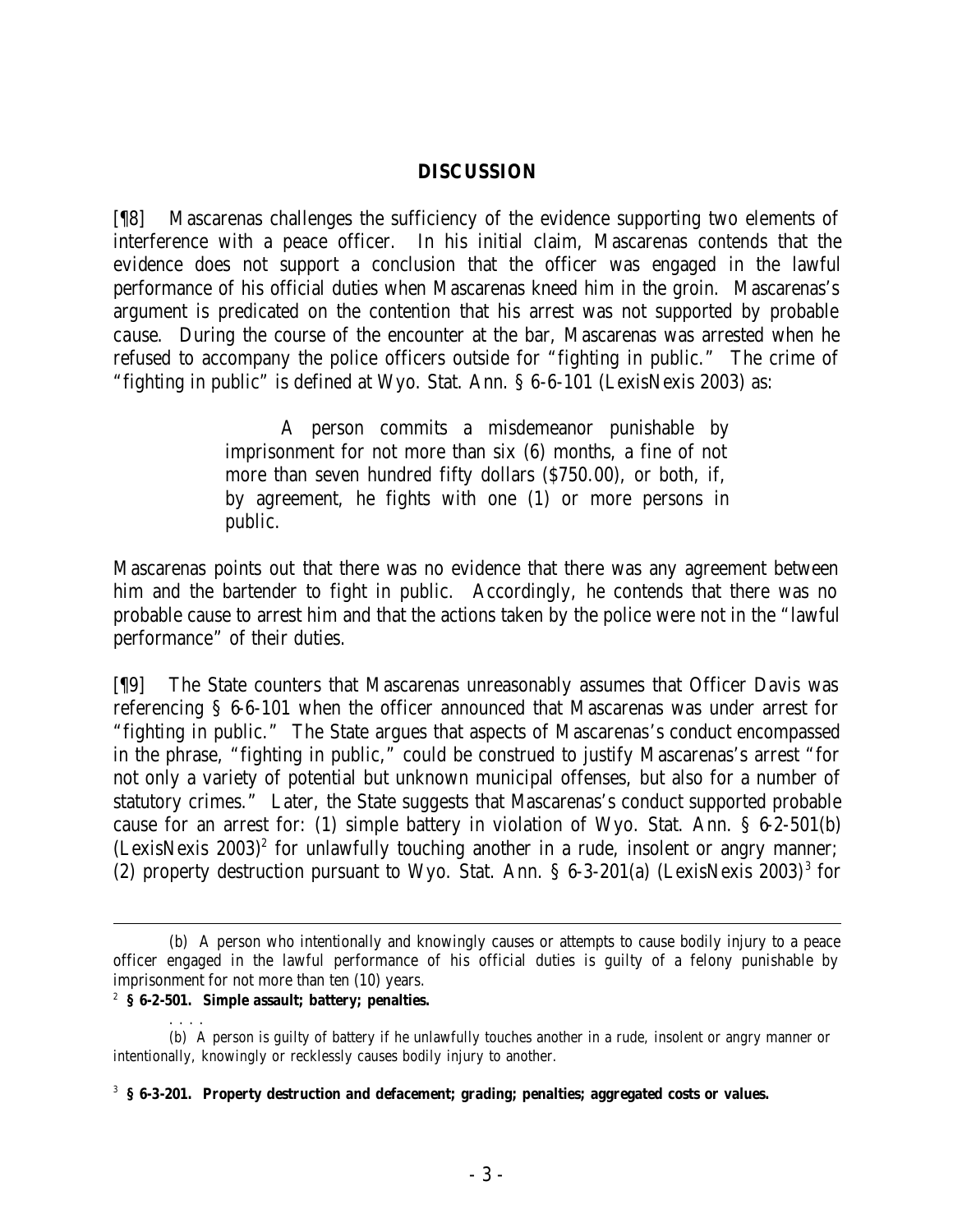knowingly defacing, injuring or destroying another's property without his consent; and (3) for breach of the peace in violation of Wyo. Stat. Ann.  $\S 6$ -6-102(a) (LexisNexis 2003)<sup>4</sup> for disturbing the peace by using threatening, abusive or obscene language or violent actions. In effect, the State argues that the officer's statement that Mascarenas was being arrested for "fighting in public" is more of a description of conduct rather than a reference to a specific offense.

[¶10] Our discussion begins with a review of the standards for determining whether or not a warrantless arrest is justified by probable cause:

> This court also has defined probable cause as " 'the facts and circumstances within the *peace officer's knowledge*  and of which he had *reasonably trustworthy information* \* \* \* sufficient to warrant a reasonably cautious or prudent man to believe that the person arrested has committed \* \* \* an offense (emphasis added).' " *Ostrowski v. State*, 665 P.2d 471, 476 (Wyo. 1983); *Neilson* [*v. State*, 599 P.2d 1326 (Wyo. 1979), cert. denied, 444 U.S. 1079, 100 S.Ct. 1031, 62 L.Ed.2d 763 (1980)]. See *Brinegar v. United States*, 338 U.S. 160, 69 S.Ct. 1302, 93 L.Ed. 1879, reh. denied, 338 U.S. 839, 70 S.Ct. 31, 94 L.Ed. 513 (1949). It is recognized that the standard is an objective one which is not subject to police discretion, *Beck v. Ohio*, 379 U.S. 89, 85 S.Ct. 223, 13 L.Ed.2d 142 (1964), but, even so, the matter of probable cause "is to be viewed from the vantage point of a prudent, reasonable, cautious police officer on the scene at the time of the arrest guided by his experience and training." *United States v. Davis*, 458 F.2d 819, 821 (D.C. Cir. 1972). The experience and expertise possessed by the arresting officer is to be taken into account. *United States v. Ortiz*, 422 U.S. 891, 95 S.Ct. 2585, 45 L.Ed.2d 623 (1975); *Johnson v. United States*, 333 U.S. 10, 68 S.Ct. 367, 92 L.Ed. 436 (1948).

> The facts and circumstances which justify a determination that probable cause was present must amount to

#### 4 **§ 6-6-102. Breach of the peace; penalties.**

(a) A person commits breach of the peace if he disturbs the peace of a community or its inhabitants by unreasonably loud noise or music or by using threatening, abusive or obscene language or violent actions with knowledge or probable cause to believe he will disturb the peace.

<sup>(</sup>a) A person is guilty of property destruction and defacement if he knowingly defaces, injures or destroys property of another without the owner's consent.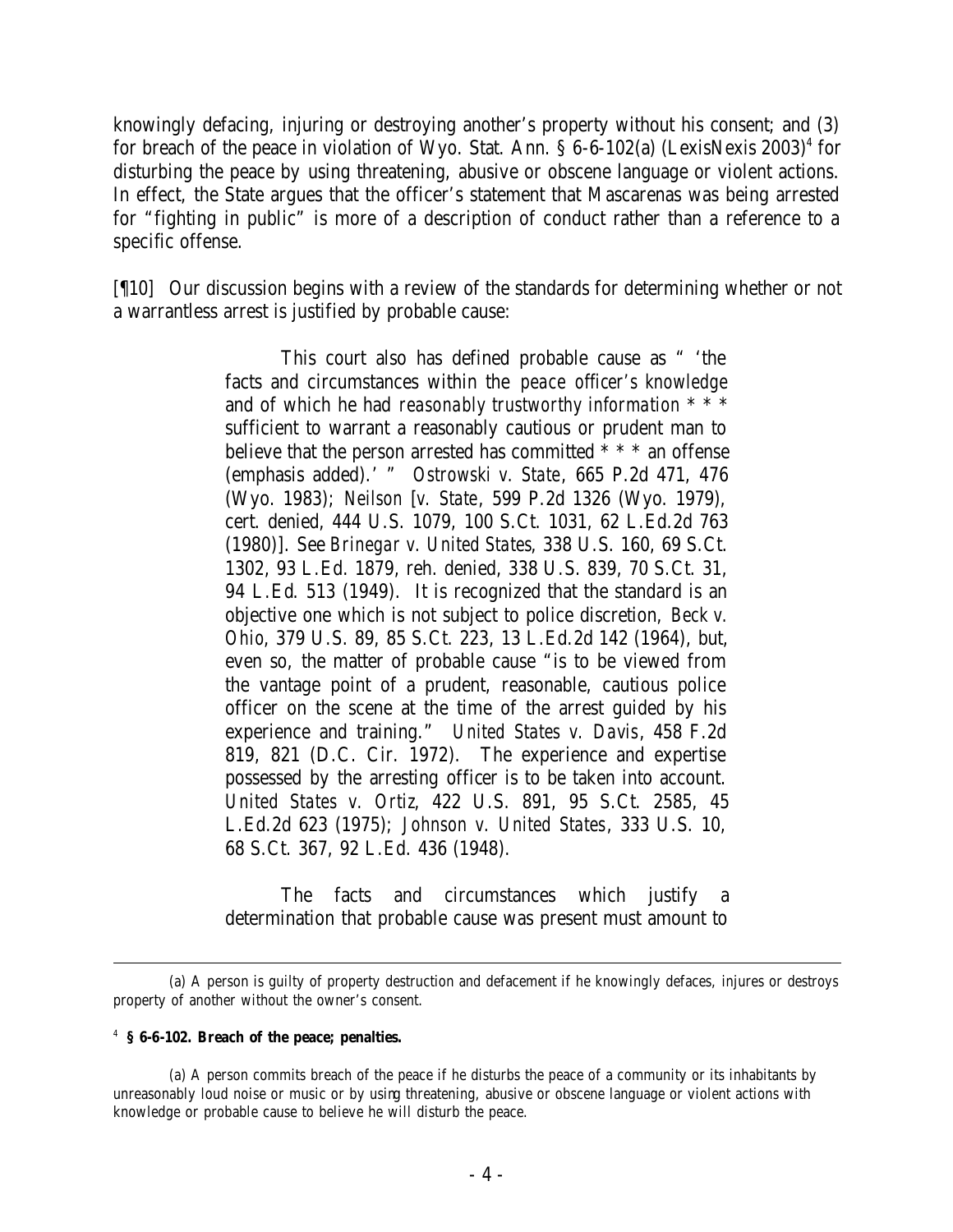more than mere suspicion, but they need not rise to the level of proof of guilt, nor even to the level of prima facie evidence of guilt. *Ostrowski*; *Raigosa v. State*, 562 P.2d 1009 (Wyo. 1977); *Brinegar*. The determination of whether the standard was met must be made upon an evaluation of the record. *Ostrowski*; *Neilson*. In applying the standard, we evaluate the record, with a practical view using good sense. *Vrooman v. State*, 642 P.2d 782 (Wyo. 1982).

*Jandro v. State*, 781 P.2d 512, 518 (Wyo. 1989).

[¶11] We agree with the State's analysis and conclude that probable cause existed justifying the warrantless arrest of Mascarenas. At the time of the arrest, Officer Davis was in possession of the following information: An anonymous phone call had reported a fight between the bartender and Mascarenas, who was specifically identified by name; upon arrival, Mascarenas was observed standing by the bar engaged in what appeared to be a heated verbal exchange with the bartender, and there was a broken neon sign and glass on the floor. When the officers indicated to Mascarenas that they wished to speak with him outside, Mascarenas refused to comply and physically resisted any effort to remove him from the premises. As noted above, we review a warrantless arrest based upon the entire circumstances "viewed from the vantage point of a prudent, reasonable cautious police officer on the scene at the time of the arrest guided by his experience and training" with our evaluation being guided by "a practical view using good sense." It is obvious from the facts that we have set out from the record that the officer's reference to "fighting in public" could not have been referring to the statutory offense prohibiting agreements to fight in public. The only rational explanation for the officer's statement is that suggested by the State: The officer was describing conduct rather than the specific offense.

[¶12] Based upon our review of the record, there was, at a minimum, probable cause to arrest Mascarenas for breach of the peace. Probable cause could be found here for an arrest based upon: (1) the phone call alleging that Mascarenas was engaged in a physical altercation with the bartender, which was corroborated by the officers' observations of the broken sign and the heated verbal confrontation between Mascarenas and the bartender; and (2) Mascarenas's violent reaction to the officers' request that he exit the bar to discuss the situation with them. A breach of the peace is committed if a person uses "threatening, abusive or obscene language or violent actions with knowledge or probable cause to believe he will disturb the peace." The facts and circumstances noted above justify a determination that probable cause was present. Therefore, the officer was acting in the lawful performance of his duties when Mascarenas assaulted him.

[¶13] In his second claim relating to the sufficiency of the evidence, Mascarenas contends that the evidence is insufficient to support a conclusion that Officer Grauberger suffered serious bodily injury. As part of the charge against him, Mascarenas was alleged to have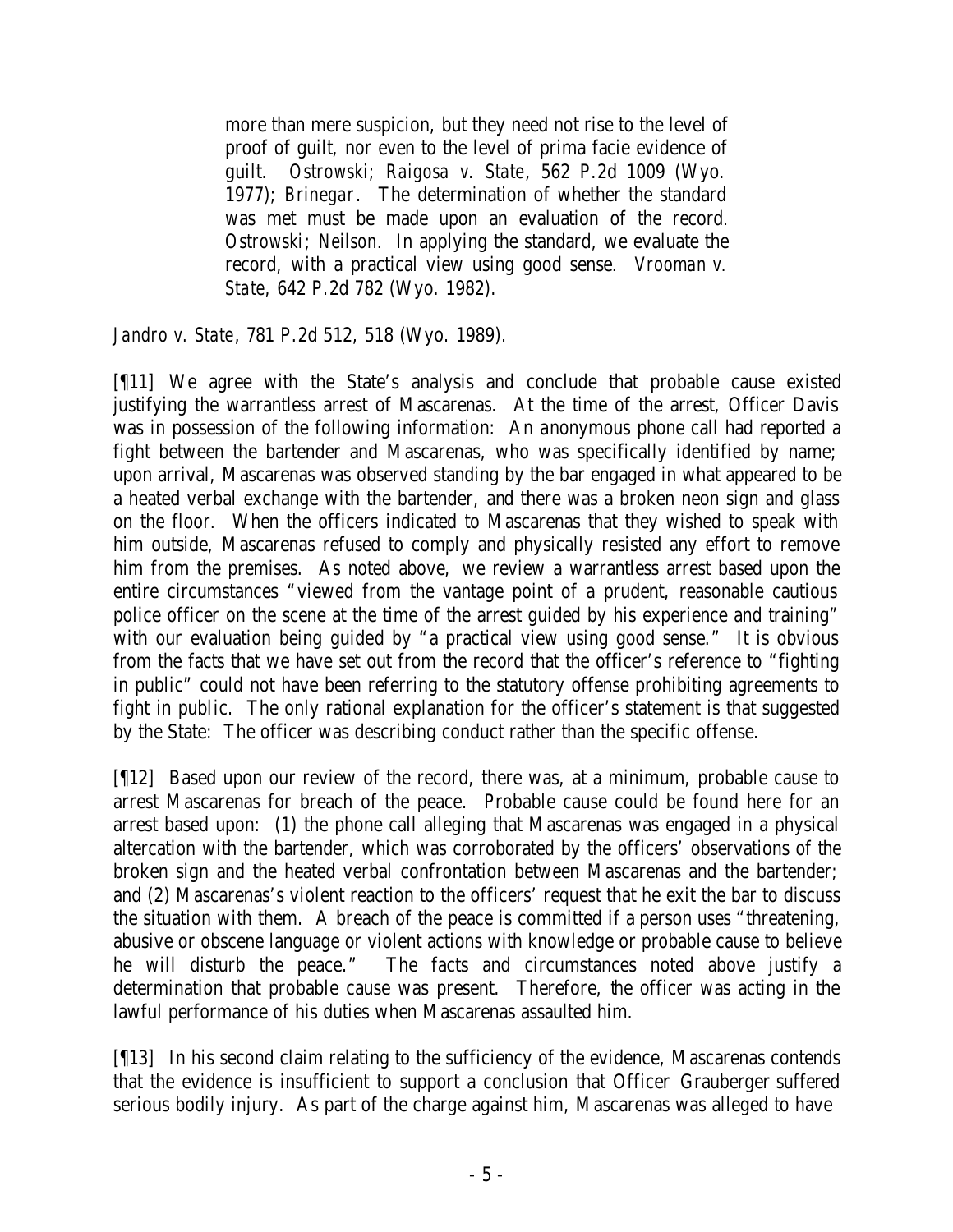intentionally and knowingly caused bodily injury to Officer Grauberger. The phrase, "bodily injury," is statutorily defined as, "physical pain, illness or any impairment of physical condition." Wyo. Stat. Ann. § 6-1-104(a)(i) (LexisNexis 2003). At trial, Officer Grauberger described the injury from Mascarenas's kneeing as "severe discomfort." Mascarenas contends that during his testimony, Officer Grauberger was equivocal on whether or not the kneeing caused him "pain" or simply "discomfort." Mascarenas insists "discomfort" is not the same as "pain." In fact, Mascarenas points out that Officer Grauberger went on with his duties that night and did not need medical treatment. Accordingly, Mascarenas concludes that the State had failed to present sufficient evidence to support a conclusion that he caused bodily injury to Officer Grauberger.

[¶14] Officer Grauberger testified during trial about the assault and its effects:

Q: Okay. And so during the pat down search, what happened? A: There were several items in his pockets. There was [*sic*] no tables in the immediate area or chairs or anything, so as I took items out of his pockets to ensure there weren't weapons involved or anything, I just placed them on the floor to my right. One of the things was a pack of cigarettes. I set the cigarettes down on the floor, and [Mascarenas] moved his left foot over and stepped on the cigarettes. And I looked down at the cigarettes, and [Mascarenas] said there's -- and I don't remember the exact quote. But he said, there's my cigarettes and then he kneed me in the testicles.

Q: Did you suffer any physical pain as a result of being kneed in the testicles?

A: It hurt.

Q: Was it severe or moderate?

A: It was pretty good. I didn't double over or anything like that, but –

Q: Okay. And how long do you think you suffered physical pain?

A: Roughly three days. It was discomforting. [Tr. at 112-13]

. . . .

Q: All right. Did you ever receive any treatment for the injury to your testicles?

A: No. I just spoke to the on-shift emergency room physician.

Q: And what did you speak to the physician about?

A: I told him what had happened. He asked me if there was any swelling or blood in my urine or anything like that. I told him, no, not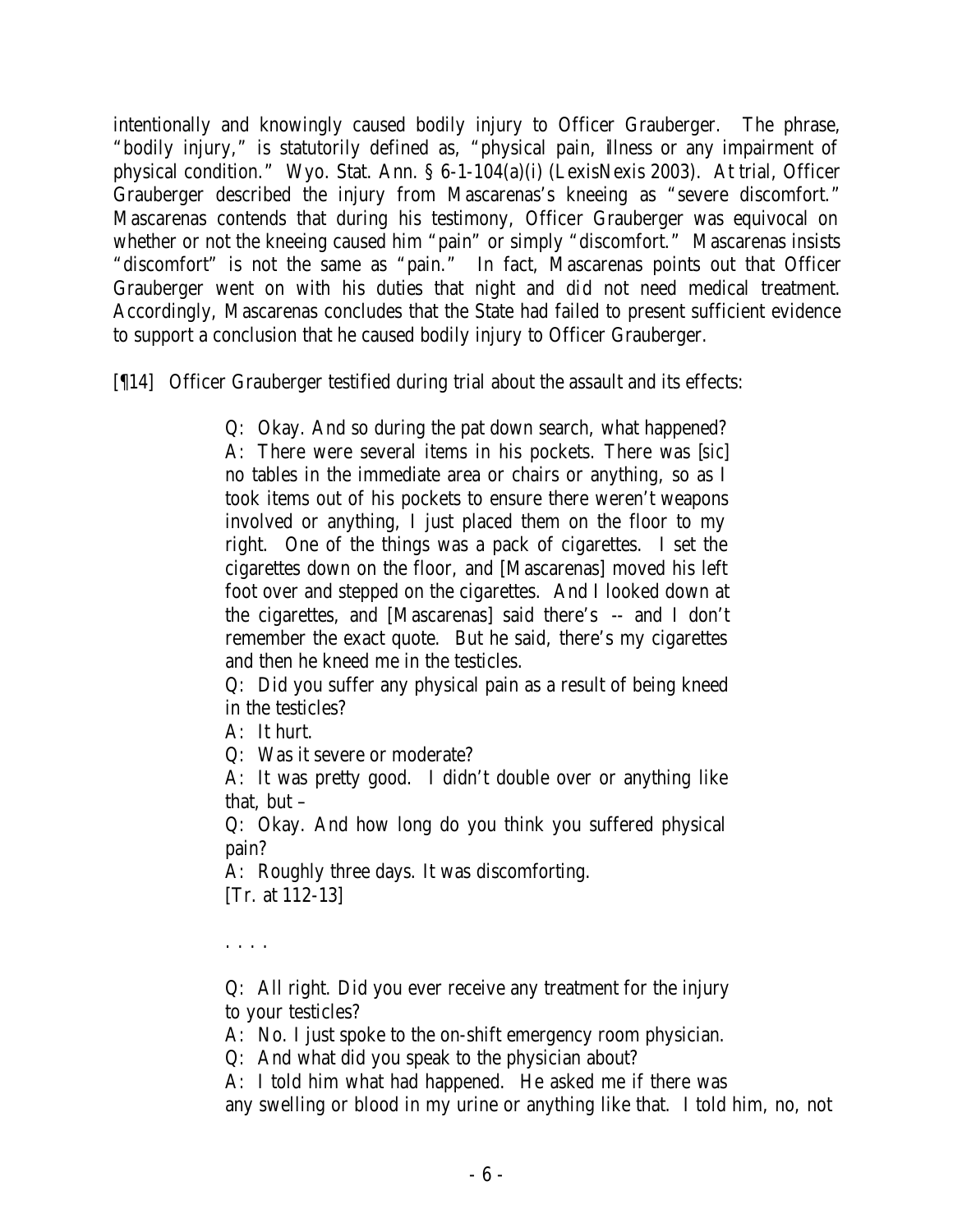that I had noticed. He told me to watch for those symptoms and should they occur to come in immediately and be seen.

Q: Okay. And were you able to finish out your shift that night, as far as finish working?

A: I believe I did, yes.

Q: Okay. And you testified that you had pain for approximately three days?

A: Approximately.

Q: Okay. And were you able to work and have activities during those three days?

A: I don't recall that I had to work. I think that was my last night shift, so I think I was on days off following that.

Q: Okay. Did you have to ice your groin area or provide any treatment to the groin area?

- A: There was ice, yes.
- Q: Okay. Did you ice it that night?
- A: After I got home.
- Q: Okay. And any of the following days?
- A: Just once the next day, I believe.

On cross-examination, Officer Grauberger was questioned further about the injury:

- Q: And he actually kneed you right in the groin?
- A: It was not a direct hit, no.
- Q: It wasn't a direct hit?

A: No. Well, I didn't have a direct hit when I got kneed, but it dropped me right down to the ground. I was down there for 10 minutes or so waiting for the pain to subside.

Q: But you kept on your job, correct?

- A: Correct.
- Q: So it wasn't that painful at all, was it?
- A: Yes, it was.

Q: Well, why didn't you put in the record – You put that you experienced discomfort.

A: Severe discomfort.

Q: Severe discomfort. This is severe discomfort? Pain is pain. Isn't pain simply pain?

- A: To some people, I suppose.
- Q: But pain to you is discomfort?
- A: That was.
- Q: It was discomfort?
- A: Yes.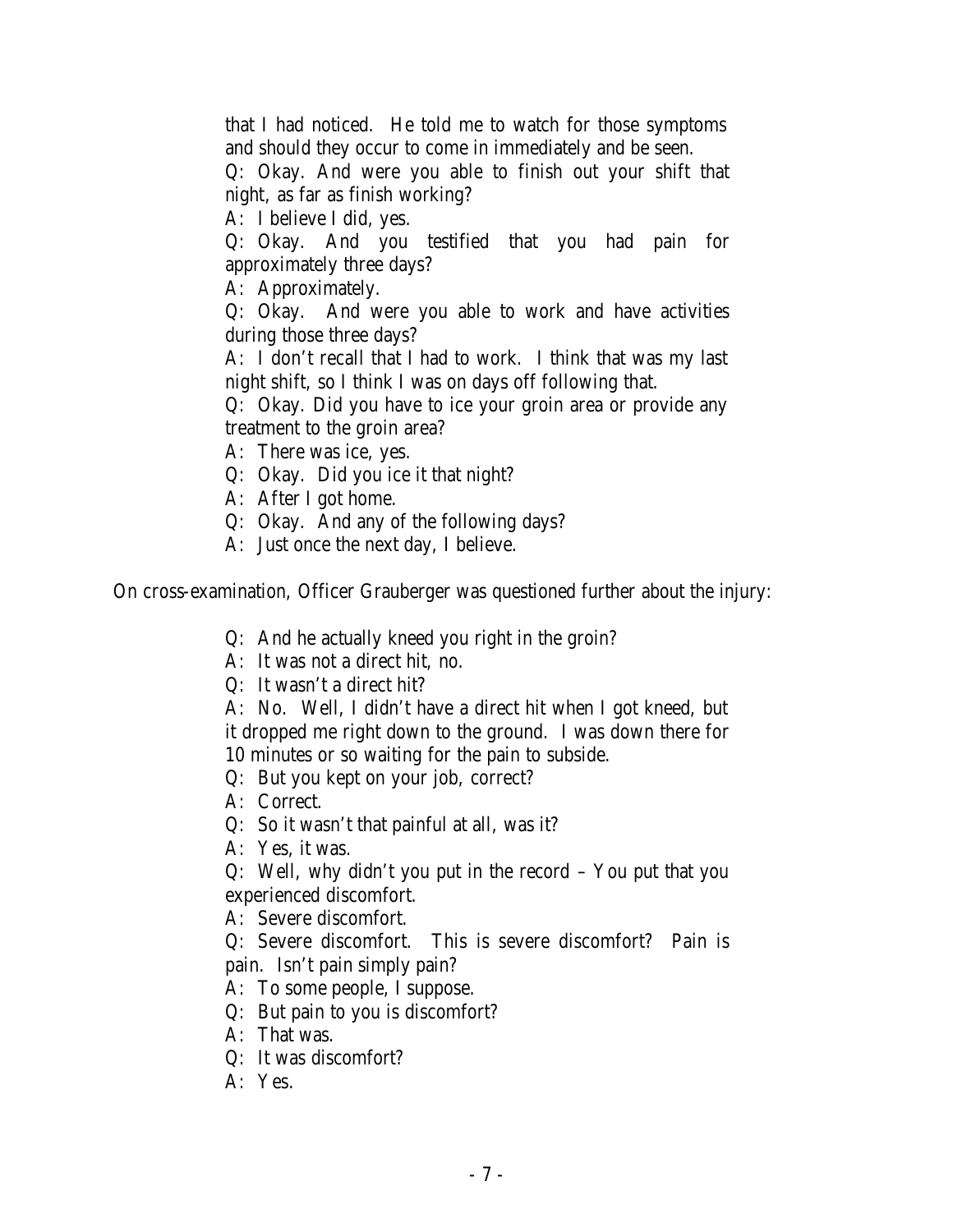. . . .

Q: Now, you called this doctor on duty at the emergency room. Was that after your shift ended or before your shift ended?

A: No. It was once I arrived at the police department.

Q: When did you arrive at the police department?

A: After [Mascarenas] was seen by the physician.

Q: After he was seen by the physician. Why didn't you talk to the physician when you were in the emergency room? Weren't you in pain at that time?

A: It was –

Q: Or severe discomfort, as you put it?

A: It was increasing.

Q: It increased. Okay. Did you notify the physician that it was increasing?

A: Not at that point, no. He was busy with [Mascarenas].

Q: No, no. I'm talking about after you got back to the police station, did you ask the physician – or tell the physician that the pain is increasing, it's been increasing all night. Did you? A: I don't recall.

Q: You don't recall. You finished out your shift, did you not?

A: It was, as I recall, it was almost over when I arrived back at the police department, or it had just ended.

Q: Okay. Did the pain increase after you left the police department?

A: And went home?

Q: Yeah.

A: No. It quit increasing.

Q: Did it decrease at that point?

A: No, it was just a continuing discomfort.

Q: Continuing discomfort. Who told you to put ice on it?

A: The physician.

Q: The physician told you to put ice on it. And you put ice on it the next day?

A: When I arrived home after shift that night, as well as, I believe, one time the next day.

Q: And it didn't concern you that this discomfort continued for two days, and it didn't concern the doctor that this discomfort was continuing?

A: No. He told me what to look for and I, I guess, monitored that. And I never seen any of those symptoms.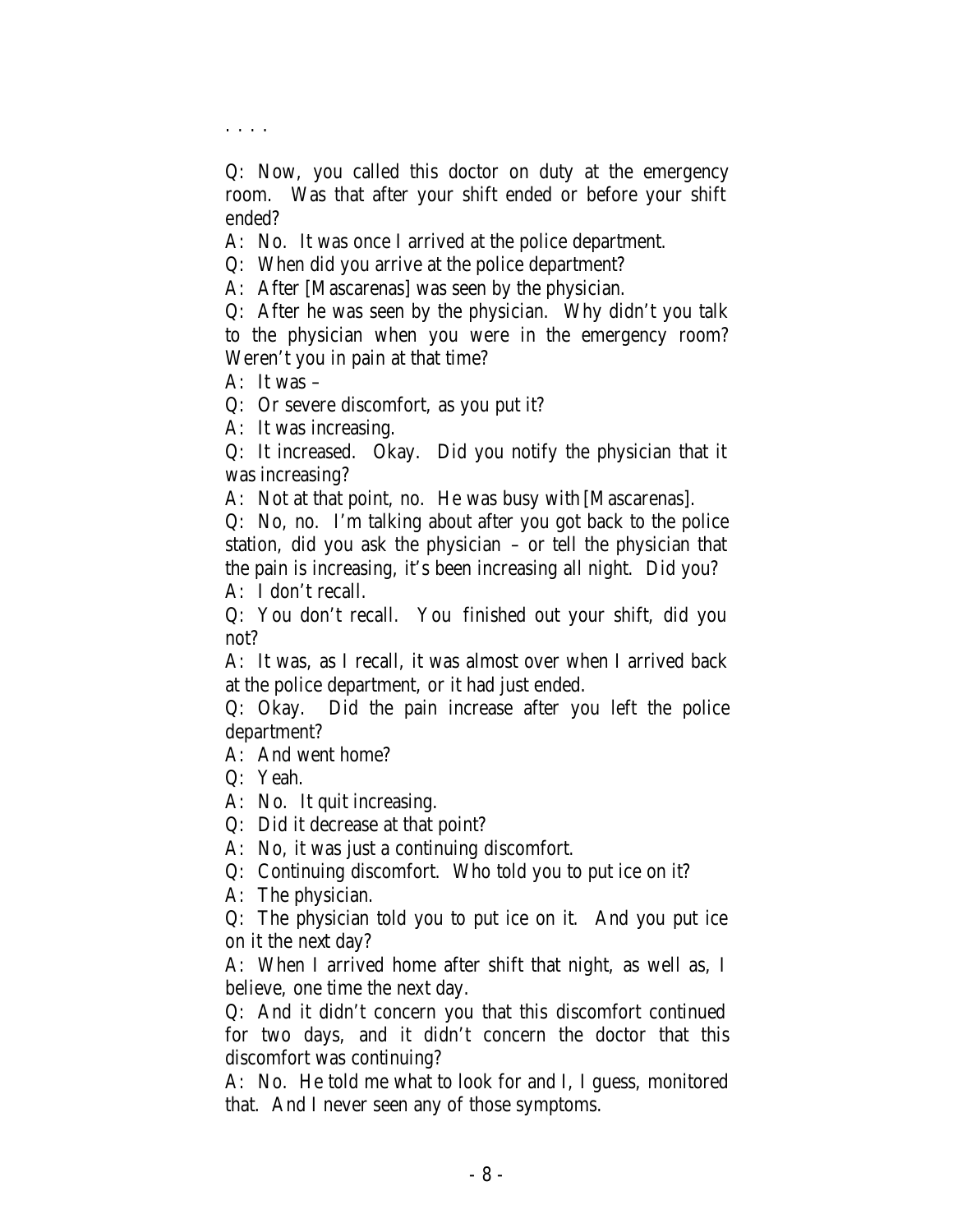- Q: Had you ever been kicked in the groin before?
- A: Yes.

Q: Did you have the pain or discomfort, as you call it[,] for days afterwards?

- A: The one time that sticks out in my mind, yes.
- Q: One time. And how were you kicked at that time?
- A: During a soccer or football game.
- Q: Okay. Full force?
- A: I don't believe so, no.
- Q: No. Pretty big guy that kicked you?
- A: Bigger than me.
- Q: Did you see a doctor that time?
- A: Yes, I did.
- Q: And was it just the routine ice pad on your groin area?
- A: Ice and monitor for swelling and blood in the urine.
- Q: But you did that, you just had discomfort for three days?
- A: Correct.

Q: Okay. But you didn't – When this initially happened, you didn't even double over, I think is your testimony, you didn't even double over, you went on arresting [Mascarenas]; isn't that true?

A: I didn't, other officers took [Mascarenas] to the ground.

- Q: But you didn't double over, anything like that, you continued with your duties?
- A: Not that I recall, no.

The prosecutor revisited the issue with Officer Grauberger during redirect examination:

Q: Now, have you ever been in pain and not doubled over?

A: Yes.

Q: Okay. So there are, in your experience, various kinds of pain, different kinds of pain, pains in your arm?

A: To me personally, yes, there is.

Q: And with some of those pains, I take it you don't double over?

A: No.

Q: And in this instance, you experienced pain when you were kneed in the groin, correct?

A: Yes. I believe I called it severe discomfort.

Q: Okay. And when you said "severe discomfort," does that to you mean pain?

A: It hurt, yes.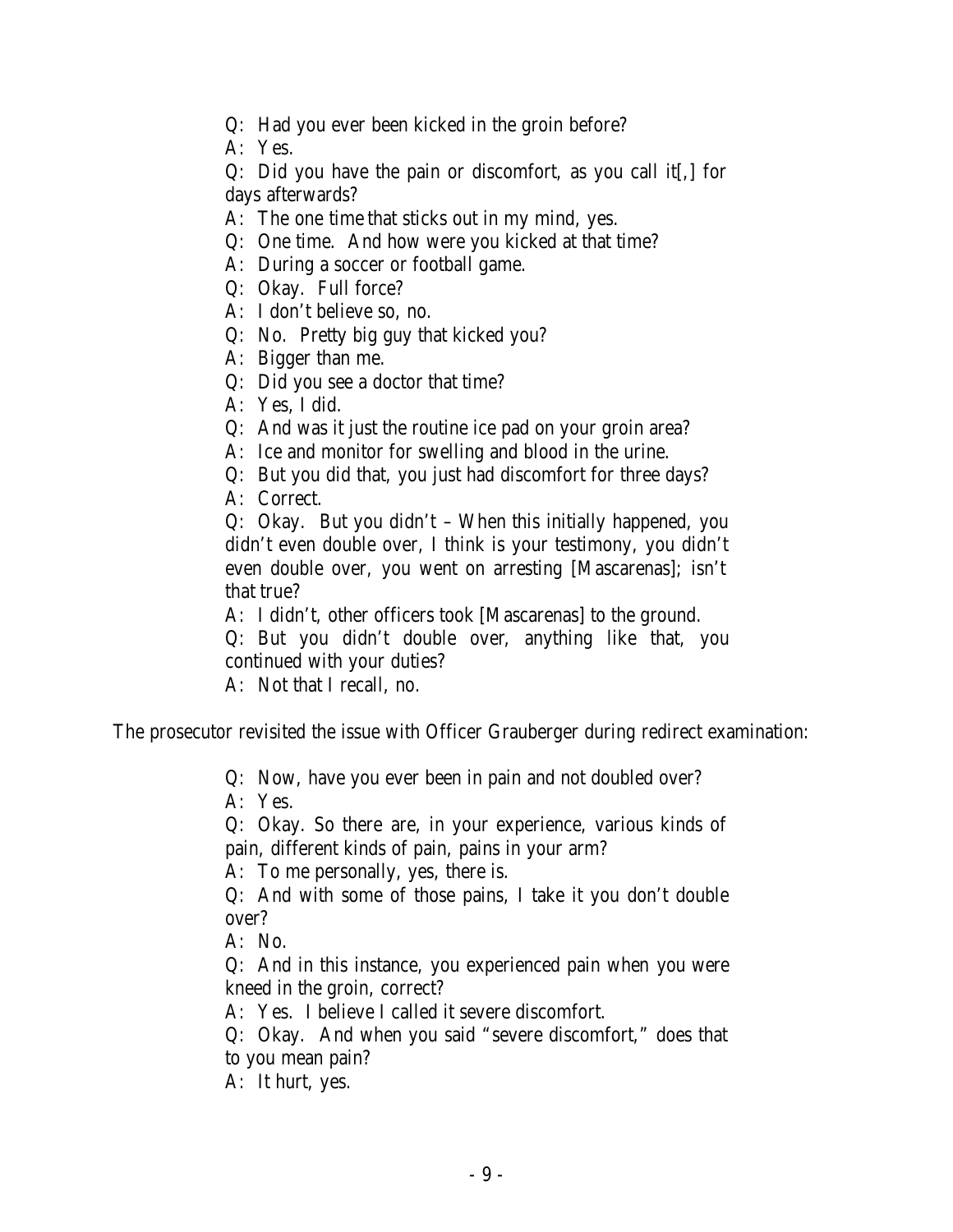[¶15] In light of the statutory definition of "bodily injury," we conclude that there is more than sufficient evidence that Mascarenas caused bodily injury to Officer Grauberger. As noted above, the statute defines "bodily injury" as "physical pain, illness or any impairment of physical condition."  $\S$  61-104(a)(i). Officer Grauberger testified that immediately after being kneed, he went to the ground for ten minutes while waiting for the pain to subside. Thereafter, he had to apply ice on the affected area the night of the incident and once the next day. Officer Grauberger indicated that he experienced "discomfort" over a three-day period. While Officer Grauberger described his injury as "severe discomfort," several times he specifically equated that with pain. The statute does not specify particular gradations of physical pain, illness, or impairment. The jury heard this testimony and concluded that Mascarenas had inflicted bodily injury on Officer Grauberger. The evidence clearly is sufficient to support that determination.

[¶16] In his final issue, Mascarenas contends that the State failed to disclose material, exculpatory evidence in violation of *Brady.* During his testimony, Officer Grauberger testified that the hospital had medical records related to his injury. Prior to trial, the district court issued an order requiring the State to disclose all exculpatory evidence. A conference was held at the bench, which was memorialized in the transcript after the jury had been excused for deliberations. The parties disputed what exactly Officer Grauberger had meant when he indicated that the hospital had a "record" related to his injury. The State contended that the "record" was merely a log showing that the officer had indeed called the emergency room. The defense, on the other hand, believed the "record" would indicate the substance of the discussion between the officer and the physician on the nature and extent of the injury. The State replied that it had asked the officer whether records as described by the defense existed and he had replied negatively. The trial court took no action, noting that there was "no specific request of the Court regarding this matter."

[¶17] On appeal, Mascarenas contends that the medical records were never disclosed in violation of the district court's pretrial order. He argues that the information in the record was highly relevant to the defense since it went to the sufficiency of the evidence that Officer Grauberger had suffered bodily injury. Mascarenas argues that the failure of the State to disclose or produce this material evidence is grounds for reversal.

[¶18] In order for a *Brady* violation to be established, a defendant must show that the prosecution suppressed evidence, that the evidence was favorable to him, and that the evidence was material. *Davis v. State*, 2002 WY 88, ¶16, 47 P.3d 981, ¶16 (Wyo. 2002) (citing *Helm v. State*, 1 P.3d 635, 639 (Wyo. 2000)). The defendant has the burden of proving that he was denied constitutionally material evidence and of providing evidence supporting such a claim. *Roderick v. State*, 858 P.2d 538, 544 (Wyo. 1993). Mascarenas's argument must fail because there is no indication in the record that the evidence allegedly contained in the medical records was either favorable or material. Mascarenas did not make the medical records part of the case record nor did he move for a new trial before the district court. Without the benefit of a hearing or the presence of the